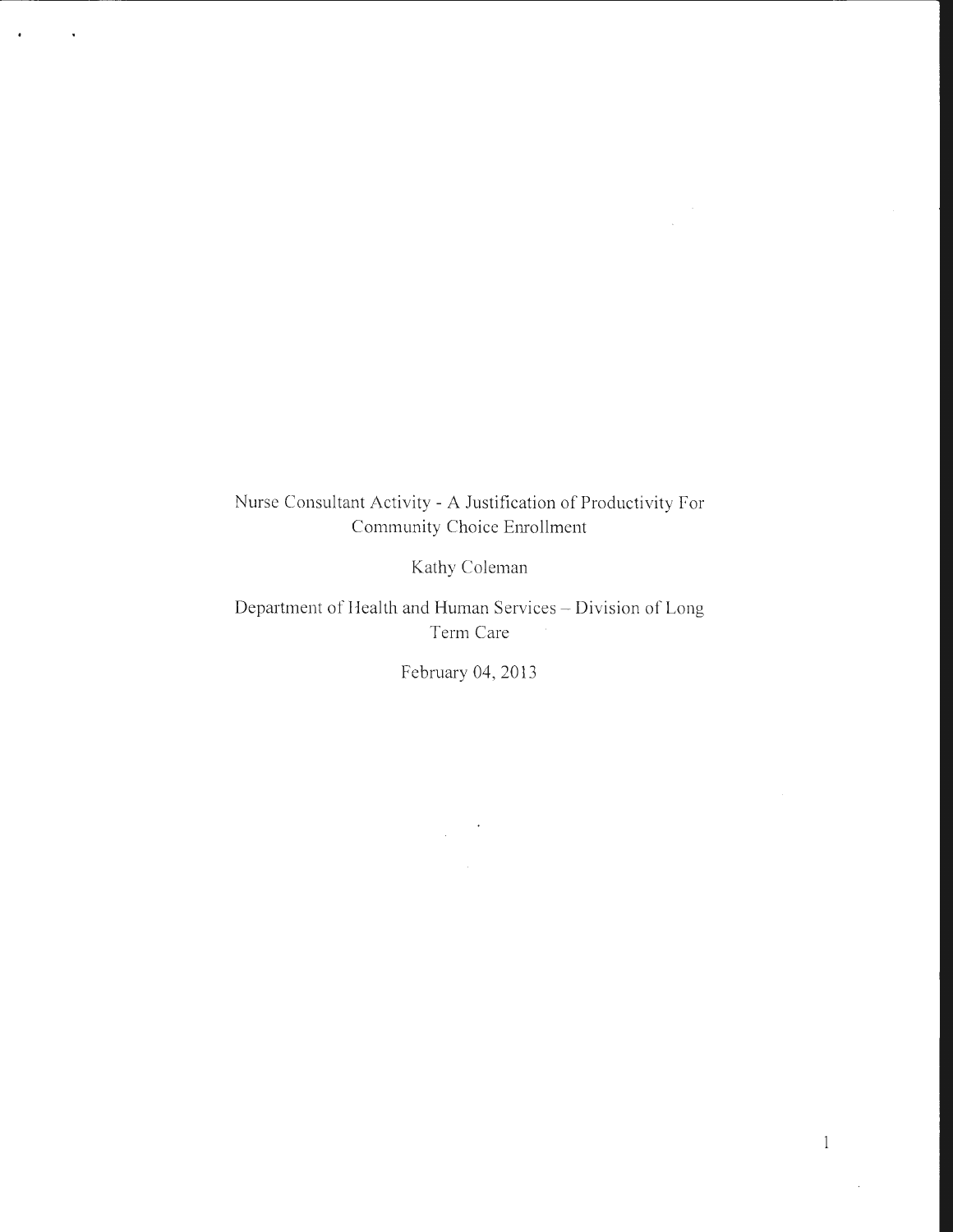Nurse Consultant Activity- A Justification of Productivity For Community Choice Enrollment

•

 $\ddot{\phantom{a}}$ 

 $\lambda$ 

•

•

Kathy Coleman

Department of Health and Human Services - Division of Long Term Care

February 04, 2013

 $\bar{z}$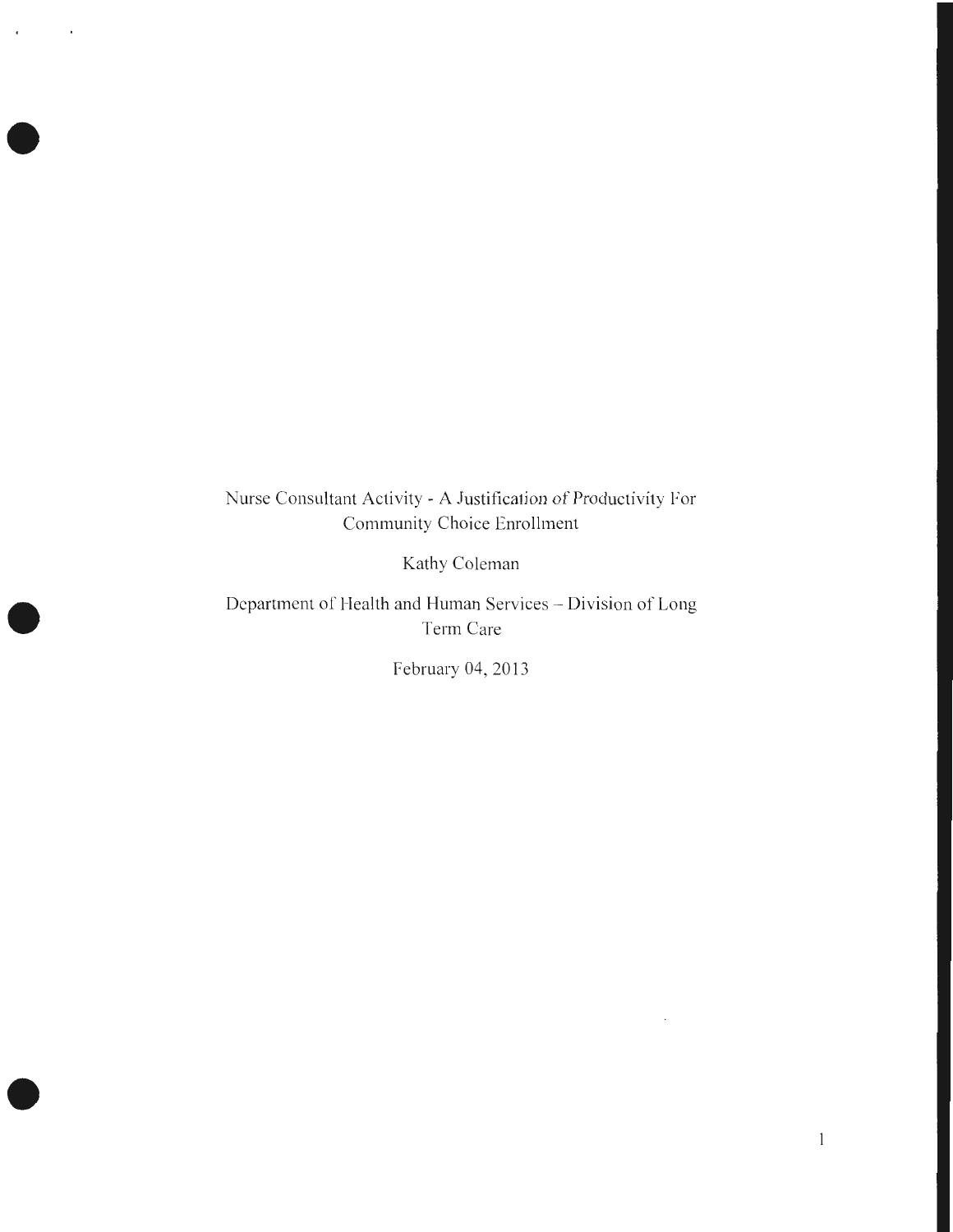Background:

•

•

•

The Department of Health and Human Services Division of Long Term Care (Community Long Term Care, (CLTC) offers a variety of programs for individuals that are Medicaid eligible, require assistance with their care and choose either home-based or nursing home care. The most cost-effective programs include the Community Choices Program, HIV/AIDS Program, and the Mechanical Ventilator Dependent Program. Each program requires an initial nurse consultant assessment and medical level of care determination for the applicant to receive home-based services, or nursing home care under Medicaid sponsorship when other pay sources have been exhausted.

Nurse Consultants are the gateway to all programs sponsored by Community Long Term Care. Nurse Consultants are responsible for assessment for level of care determination for all Community Long Term Care programs. Customer service is directly impacted by nurse consultant activity. External customers for the programs include home-based applicants, hospital and community-based referrals for nursing home placement, skilled nursing facilities seeking pay source conversions to Medicaid. Nurse consultants are responsible for assessment/level of care determination for other programs including TEFRA (Tax Equity and Financial Responsibility Act), HASCI (Head and Spinal Cord Injury), and CPCA (Children's Personal Care Aide Medicaid program). Internal customers include providers of services received under the Community Choice and HIV/AIDS waiver.

All referrals for nursing home placement, TEFRA, HASCI, CPCA, and cases which exempt the waiting list are assigned to a nurse consultant at Intake and must be completed within a specific time period. The movement of these cases from Intake to closure is not negotiable. Referrals for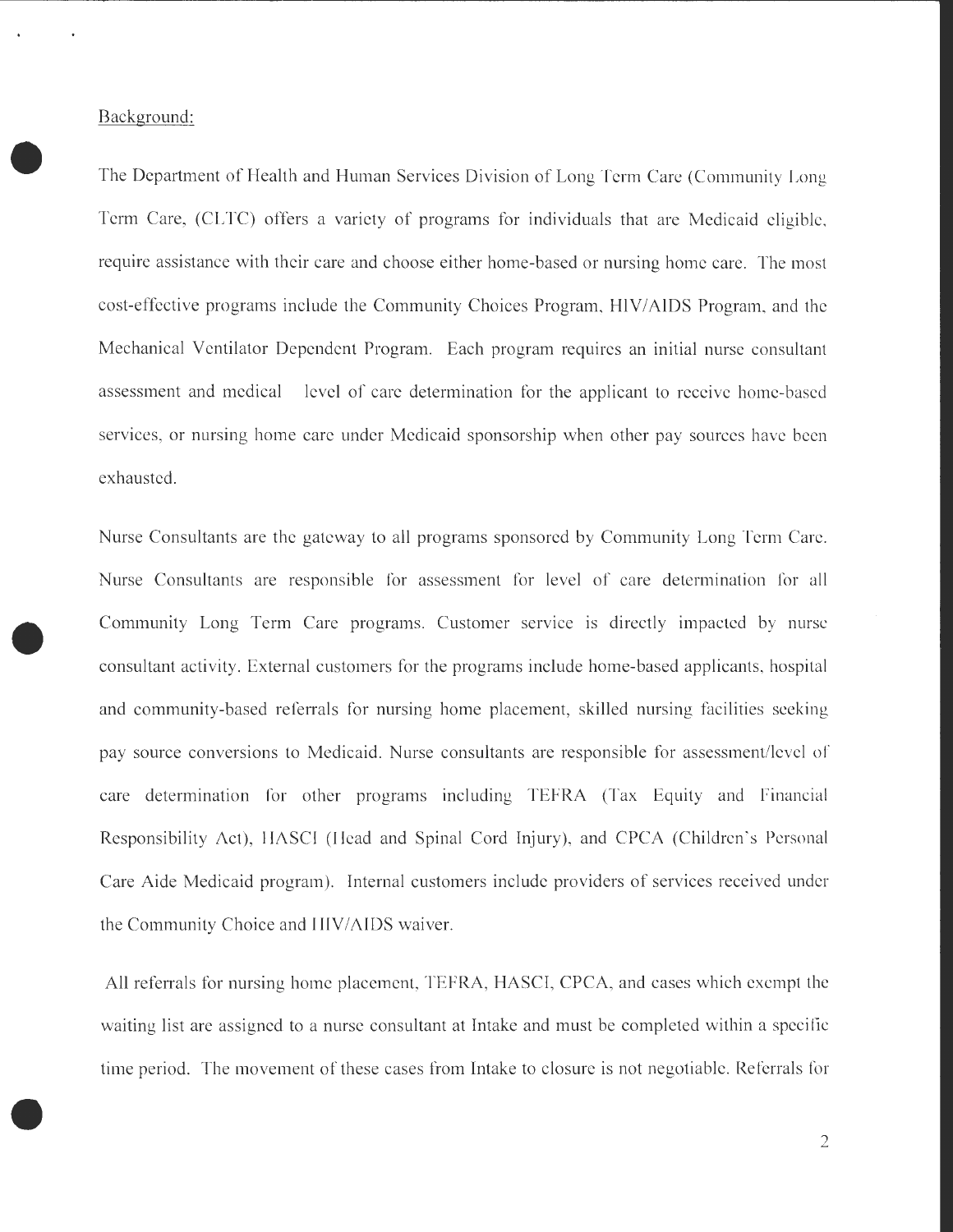the community-based programs are evaluated at Intake by an Intake Nurse Consultant specialist, and then the case is placed on the Community Choice waiting list based on the assigned level of care and Medicaid eligibility. With Community Choice programs being the most cost effective, these cases should take priority; however, the influx of referrals requiring immediate assignment to nurse consultants outweigh the number of cases pulled from the waiting list for applicants for community-based services by the very nature of the number of nursing home placement referral.

Nurse consultant productivity is not about the voice of the nurse consultant, rather it is about the voice of the customer, more specifically, the applicant for home-based waivered services.

The Community Long Term Care Agency goal is to provide long term care services to community residents that need extensive assistance with their care and wish to remain at home instead of a nursing home.

## Problem Statement:

•

•

The gap is between advancing enrollment on to the Community Choice/HIV AIDS waiver and the impact of other programs requiring nurse consultant activity. The programs do not have equal complexity or number of referrals, and the most cost effective program is the one with a waiting list. Does this accurately reflect nurse consultant activity, and if not, where do we begin to make changes?

Data collection began with establishing focus groups by identifying two area office Lead Team Nurse Consultants willing to engage their staff and participate in the study. Communication was established through phone and e-mail contacts. In sharing information concerning the complexity of each program, a survey was devised and forwarded to each nurse consultant in the participating area offices.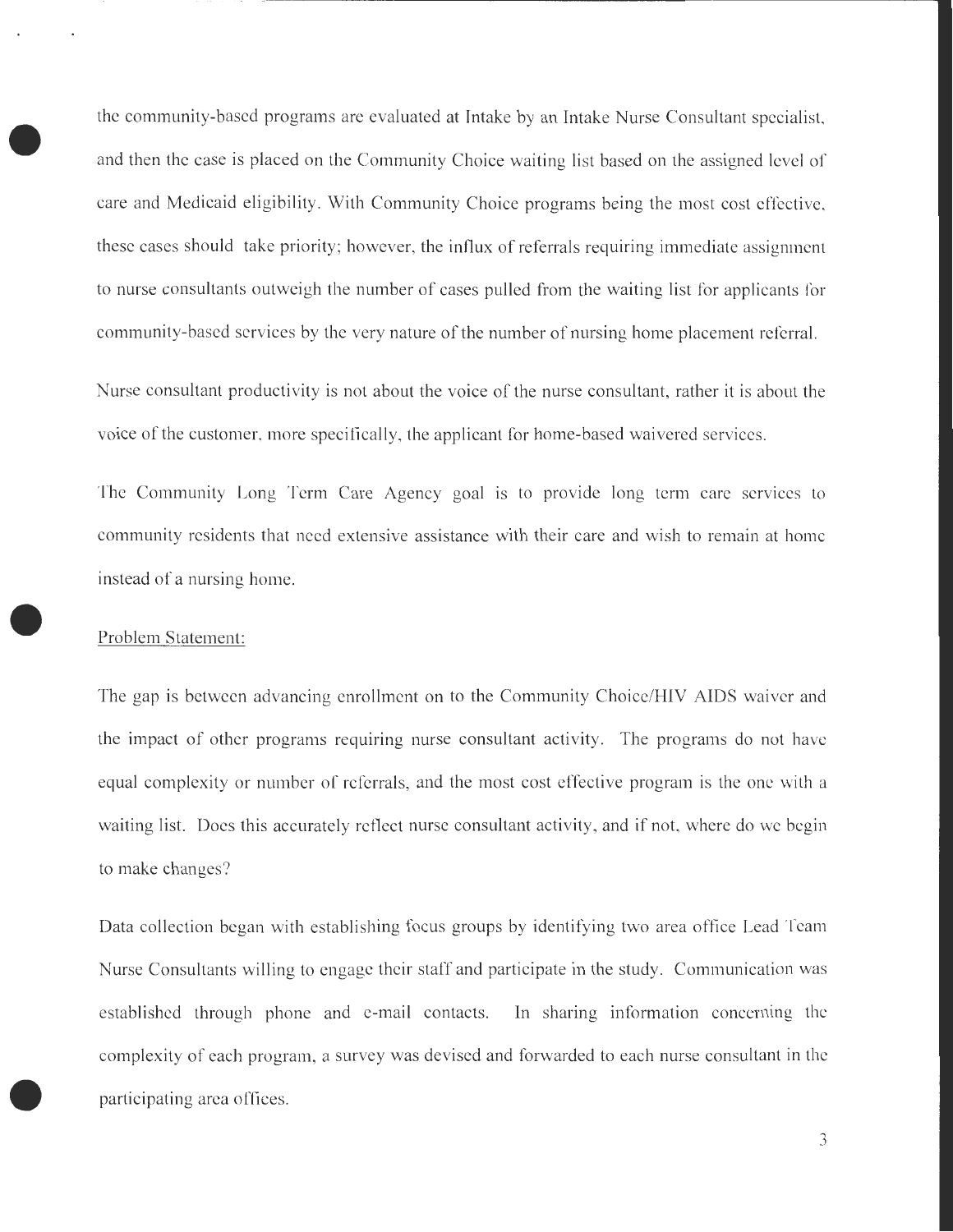Each program was broken down to identify the most and least complex processes by rating each question on a scale of 0.5 to 3.0. Nine programs were rated with the number of questions ranging from five questions to only one question. The more complex programs contained the most questions.

•

•

•

Once surveys were received, the responses from each survey question were added, averaged and rounded. Each program survey results were combined to assign each program a level of complexity. The number of cases assigned to Area 03 nurse consultants for the time period of May 2012 through December 2012 was captured from a hand written log kept in the office.

Three area offices were asked to participate in the survey. The total number of nurse consultants including Lead Team was fourteen, thirteen nurses responded, resulting in a response rate of 93% .

By contrast, the number of cases for each of the nine programs was tallied from a manually written log for the Area 03 office. The information available for review for Area 03 was limited to the time period of May 2012 through December 2012. Record reviews of the two other Area offices that participated in the survey were not possible. Access to statewide information in the CLTC software program Phoenix is available to Central Office and is not available for viewing by area offices. Based on ten percent of the number of cases for each program assigned to a nurse consultant, records were reviewed and assigned an overall complexity rating by the reviewer. During the stated review period, there were no new ventilator cases assigned to a nurse consultant and only one HASCI case.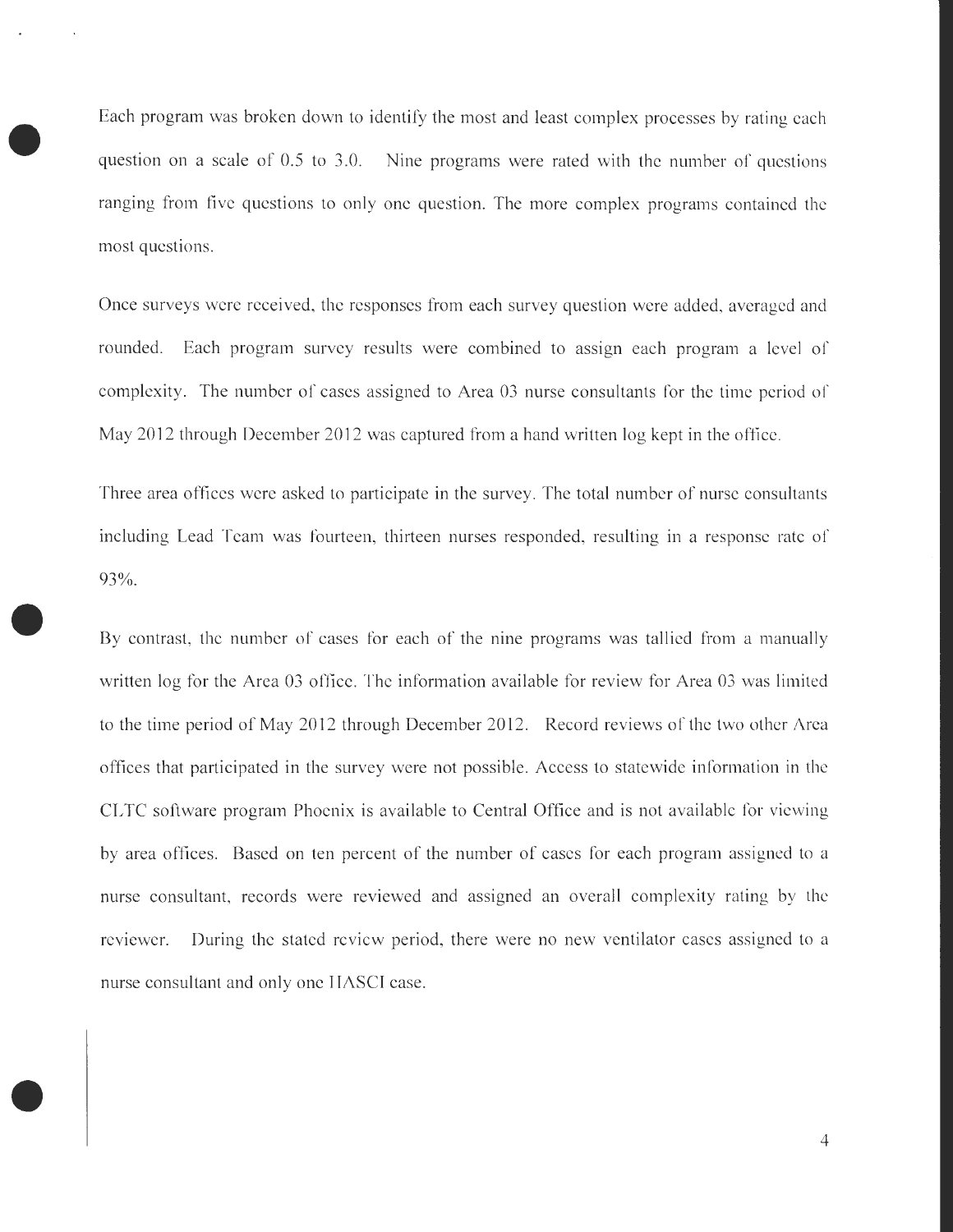•

Project Findings:<br>
For the Commun For the Community Choice program, nurse consultants reported that cases requiring Central Office Level of Care determination as the most complex task ( $m = 2.21$ ), followed by medically ineligible cases ( $m = 1.91$ ). The least complex task reported by nurse consultants was Community Choice assessment that meet Level of Care (m =1.08). The overall complexity for the Community Choice assessment was 2.6.

> For the Area 03 Community Choice program, there were 169 cases assigned to a nurse consultant from the time period of May 2012 through December 2012. Based on assigning the number 7 as the common denominator to identify the record, 17 cases were reviewed. Although the cases were reviewed based on assignment to a nurse consultant, the cases were not pulled based on completion of the assessment. Of note, three of the seventeen cases did not move forward because of the following reasons: 1) the applicant declining an assessment, 2) information after intake of the referral no longer accurate, 3) inappropriate after case assignment and follow-up by nurse consultant. Monthly reports produced by Central Office to measure productivity capture only those assignments completed as an assessment; albeit, the cases that are closed as declined to participate or as inappropriate after intake were considered in the review and affected the overall rating for complexity of the Community Choice assignment.

> After review of 17 Community Choice records, an overall complexity rating of 1.15 was assigned by the reviewer. This finding, in comparison to the 2.6 overall rating from the nurse consultant survey, was much lower. The most complex process identified in the survey for the Community Choice program was the requirement for Level of Care determination through Central Office. Of the 17 records reviewed, none required the involvement of Central Office .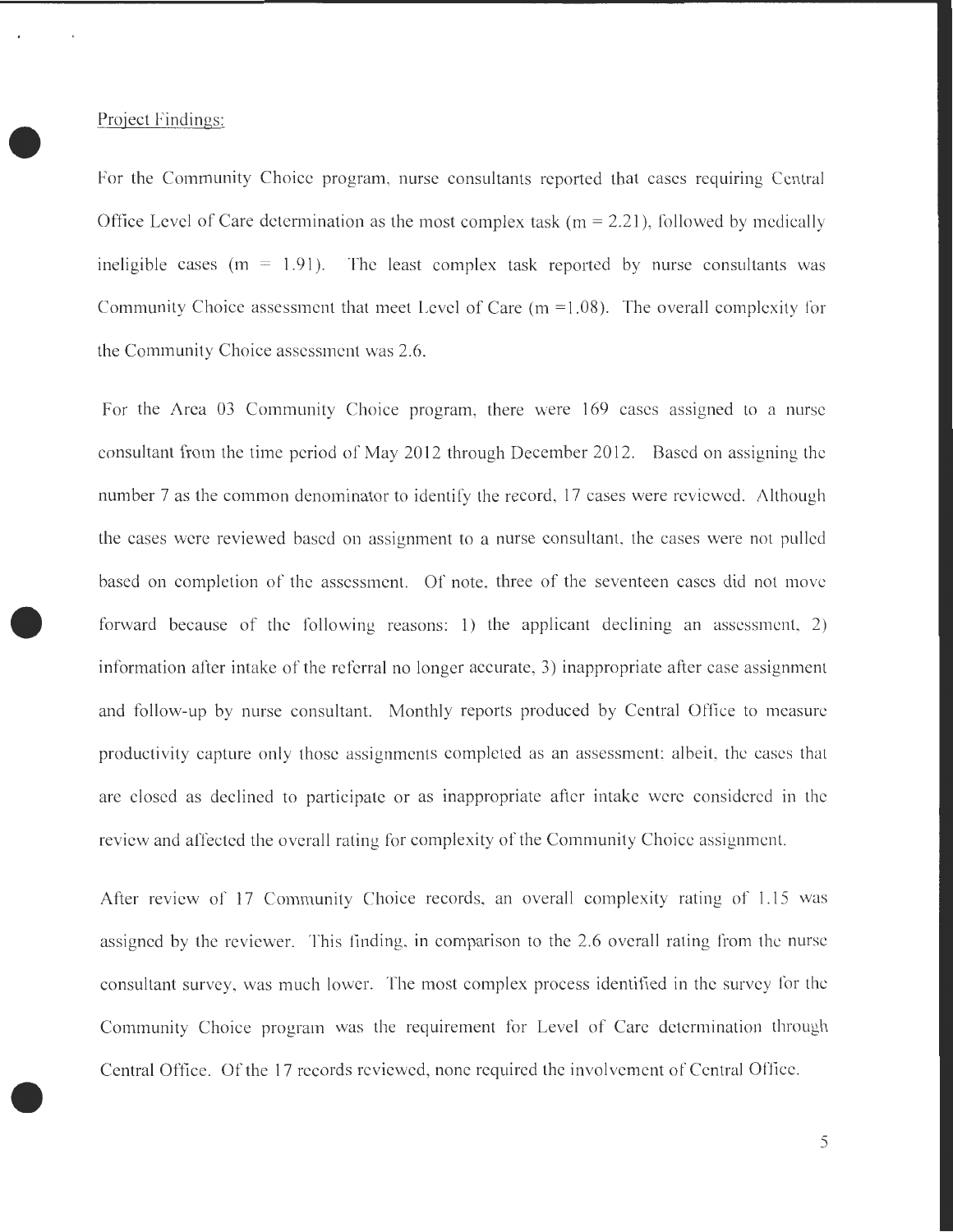Results for the HIV program showed that nurse consultants found Central Office Level of Care determinations the most complex (m = 2.21), followed by cases requiring re-evaluations (m = 1.95). Nurse consultants identified completing a routine HIV case ( $m = 1.58$ ) and scheduling the visit ( $m = 1.50$ ) as the least complex task. The overall complexity rating for the HIV program  $\epsilon$ 1.81.

The cumulative number of HIV cases assigned to Area 03 nurse consultants was seven for the time period of May 2012 through December 2012. One record was pulled at random for review and rated a 2 for complexity. Again, the most complex assignment involved Central Office for final Level of Care determination, and the record reviewed did require such involvement.

For nursing home conversions, nurse consultants reported a low complexity rating for all variables. Completion of retroactive conversions for a time period of greater than 30 days rated as the most complex task ( $m = 1.50$ ), followed by retroactive conversion of less than 30 days (m  $= 1.12$ ), and routine nursing home conversion reported as the least complex task (m  $= 0.83$ ). The overall complexity rating for completion of nursing home conversion  $= 1.15$ .

At a total of 318 cases, nursing home conversions encompassed the most cases assigned to Area 03 nurses for the time period of May 2012 through December 2012. Thirty cases were identified by reviewing every tenth conversion form the log. Of the thirty cases, eight were scored a 2 for complexity due to the case requiring retroactive review or potentially a medically ineligible case. Again, some of the assigned case were closed as inappropriate after intake or declined to participate. These cases were scored at a complexity level of 0.5. Nursing home conversion scored a complexity rating of 1.32 by the reviewer.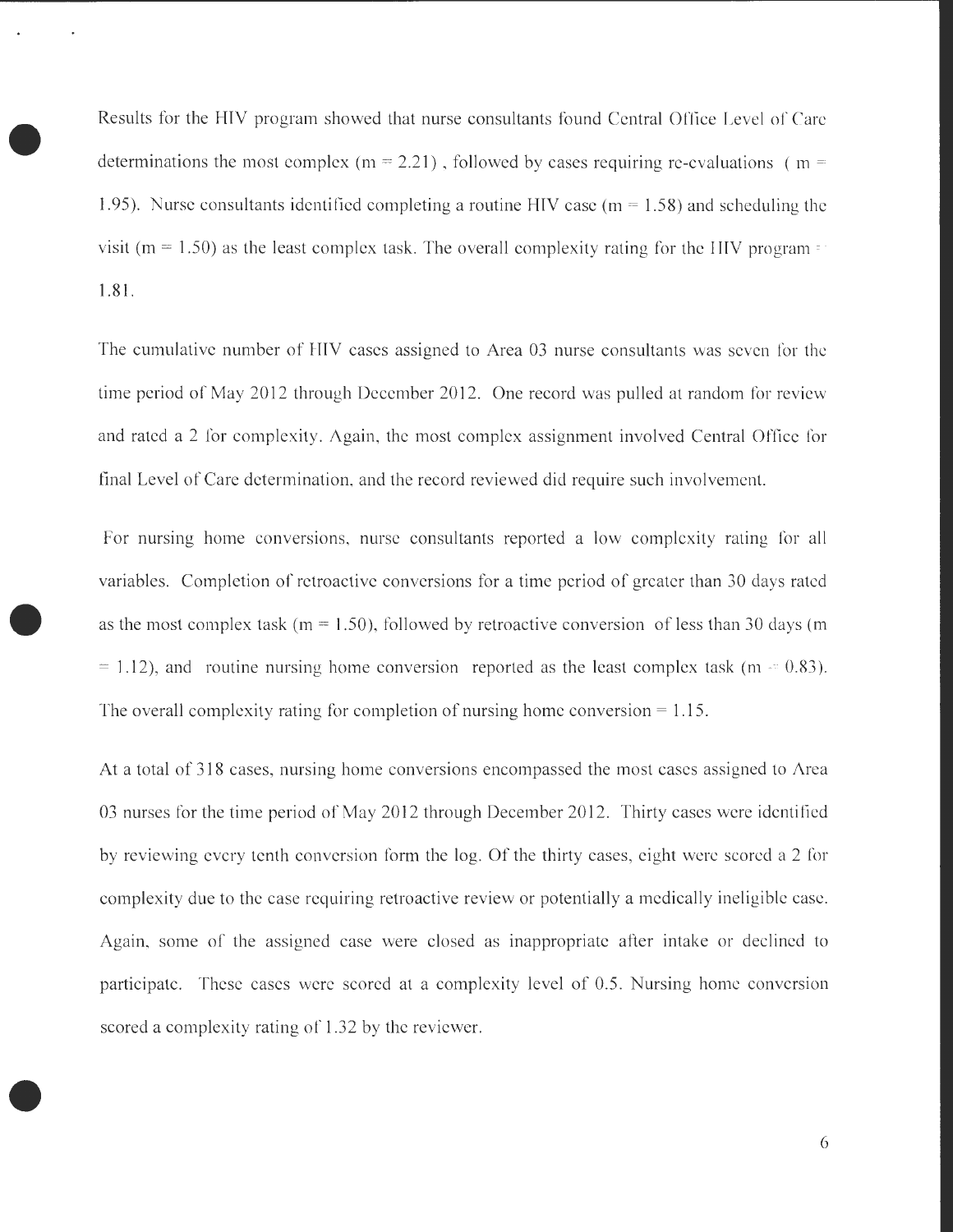For Community pre-admission screenings for nursing home placement, nurse consultants reported dual MR/MI (Level II PASSAR) was the most complex ( $m = 2.92$ ), followed by Level II MI (m = 2.46), Level II MR (m = 2.42), medically ineligible (m = 2.21). The least complex task for pre-admission screening was reported as routine Level I PASARR ( $m = 1.04$ ). The overall rating for pre-admission screening for community-based assessments  $= 2.26$ .

•

•

•

A total of 60 community pre-admission screenings were conducted by Area 03 nurse consultants from May 2012 through December 2012. Six records were reviewed based on the common denominator number 8. Of the six cases reviewed, two were closed due to financially ineligible and terminated to Medicare; therefore, the cases did not require an assessment. The remaining cases reviewed scored low complexity. The overall complexity rating by the reviewer was 0.83 in comparison to 2.26 score from nurse consultant survey. The most complex screenings (Level II) were not captured in the cases reviewed.

For hospital pre-admission screenings, nurse consultants reported that dual MR/MI (Level II PASARR) was the most complex (m = 2.96), followed by Level II MI (m = 2.54) and Level II MR ( $m = 2.46$ ). The least complex tasks were medically ineligible ( $m = 2.21$ ) and routine screening ( $m = 1.3$ ). The cumulative complexity rating for completion of hospital pre-admission screening  $= 2.29$ .

Area 03 nurse consultants conducted a total of 43 hospital pre-admission screenings for nursing home placement. Cases reviewed were identified by the number 5. Of the four cases reviewed, one case was a Level II; one case had positive indicators for Level II. All of the cases required additional phone calls and follow-up for final closure. The reviewer assigned an overall complexity rating of 2.38 .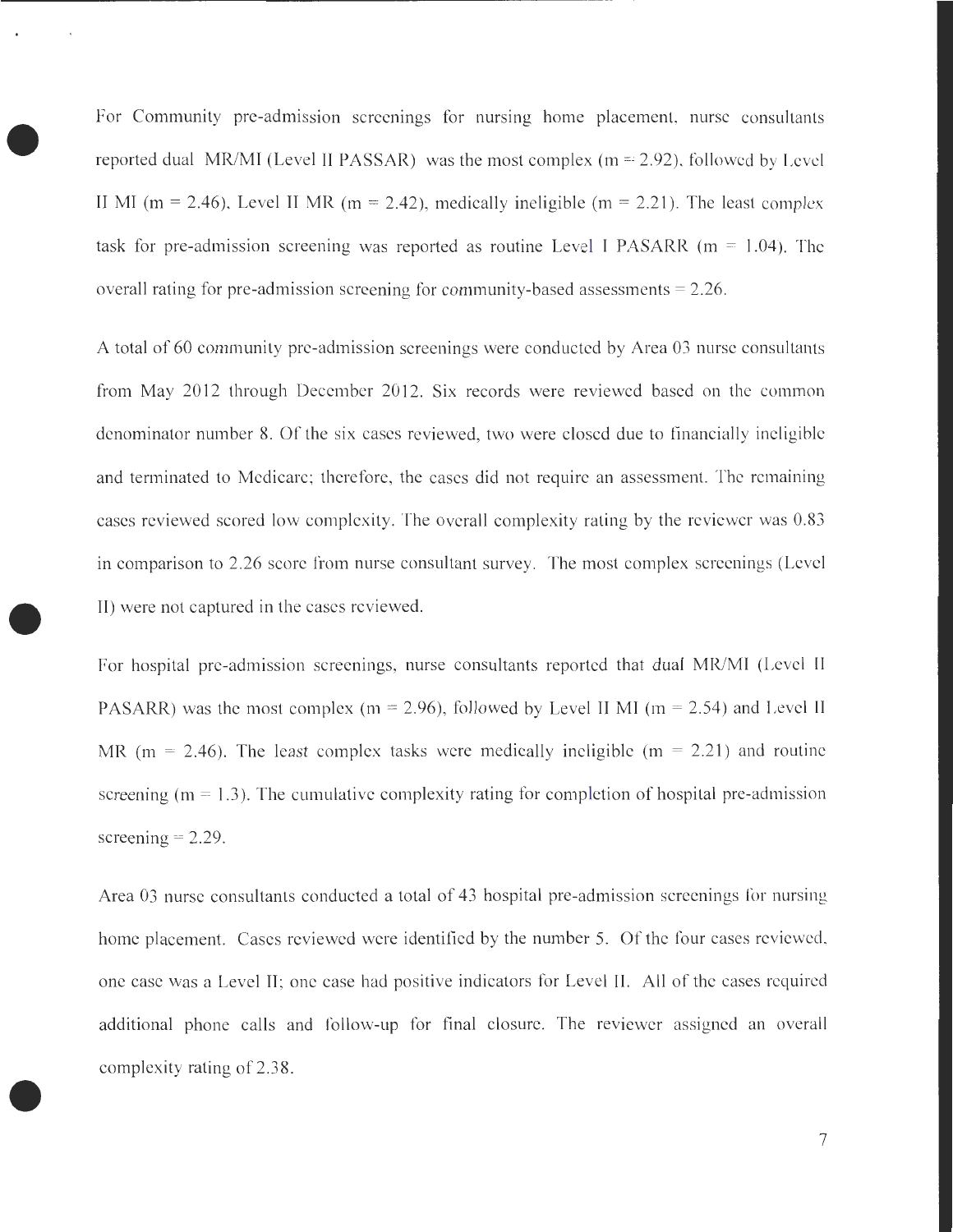The most complex task reported by the nurse consultants for TEFRA (Tax Equity and Financial Responsibility Act) was medically ineligible ( $m = 2.15$ ) followed by scheduling the visit for school-aged child ( $m = 1.5$ ). The least complex tasks reported were case that meets level of care  $(m = 1.04)$  and initial phone contact with parent to schedule the visit  $(m = 1)$ . The overall complexity rating for TEFRA assessment  $= 2.28$ .

Thirty-one TEFRA cases were assigned to Area 03 nurse consultants from May 2012 to December 2012. Three cases were reviewed from the Area 03 log, one case every other month. The overall complexity rating assigned by the reviewer was 1.67. Of the records reviewed, a medically ineligible case was not captured.

For the CPCA (Children's Personal Care Program), nurse consultants reported the process of completing the assessment and enrolling the participant as the most complex ( $m=2.36$ ). Nurse consultants rated ongoing case management as the least complex ( $m = 1.54$ ). Overall complexity rating  $= 2.5$ .

There were five CPCA cases assigned to area 03 nurses during the review period of May 2012 through December 2012. Each nurse consultant case manages three to four cases. One record was reviewed; overall complexity rating of 2 assigned by the reviewer. Unlike the other programs, nurse consultants are required to conduct quarterly phone contact to monitor service and participant's condition.

Nurse Consultants rated Ventilator Waiver assessment and service plan as the most complex (m=3), followed by case management (m = 2.44) with the cumulative complexity rating = 2.72. There were no new Ventilator cases assigned during the review period. These cases are rated the

•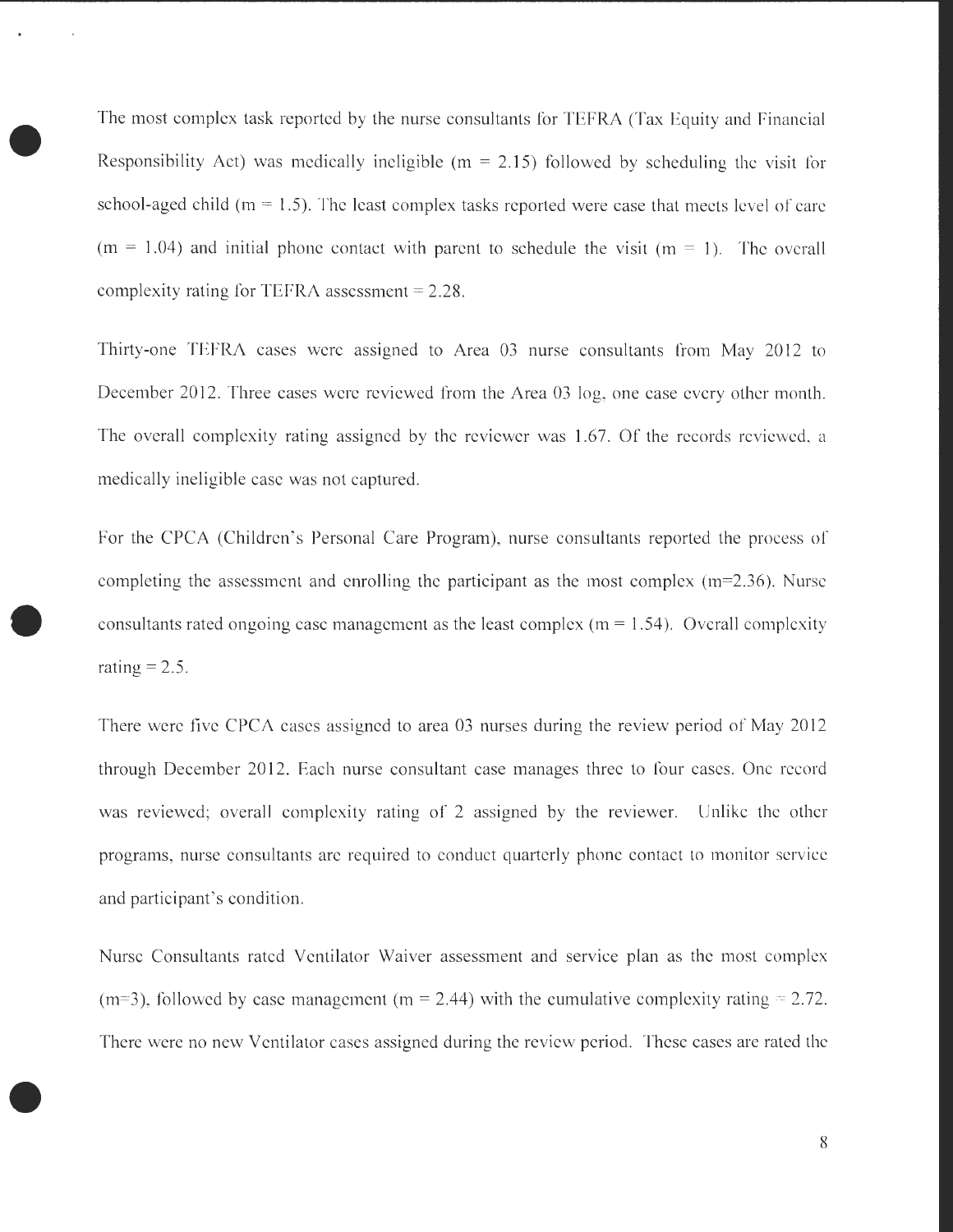most complex and typically are completed and case managed by Lead Team Nurse Consultant. The reviewer rated the complexity of Ventilator waiver 3.

The HASCI Waiver (Head and Spinal Cord Injury) was reported by the Nurse Consultants as the least complex ( $m = 1.64$ ) rounded 1.64.

One HASCI case assessment was completed by Area 03 nurse during the review period. A complexity rating of 1 was assigned by reviewer.

Overall program complexity comparisons between survey results of nurse consultants and reviewer's perception based on actual record review for each program:

Table 1:

•

•

•

| Program                                       | Nurse<br>Consultant   | <b>Reviewer Rating</b> |
|-----------------------------------------------|-----------------------|------------------------|
|                                               | <b>Overall Rating</b> |                        |
| Community Choice                              | 2.6                   | 1.15                   |
| <b>HIV/AIDS</b>                               | 1.81                  | $\overline{2}$         |
| Nursing Home Conversion                       | 1.15                  | 1.32                   |
| Community pre-admission screening for nursing | 2.26                  | 0.83                   |
| home placement                                |                       |                        |
| Hospital pre-admission screening              | 2.29                  | 2.38                   |
| <b>TEFRA</b>                                  | 2.28                  | 1.67                   |
| CPCA program                                  | 2.5                   | 2.0                    |
| Ventilator waiver                             | 2.73                  | 3.0                    |
| <b>HASCI</b>                                  | 1.64                  | 1.0                    |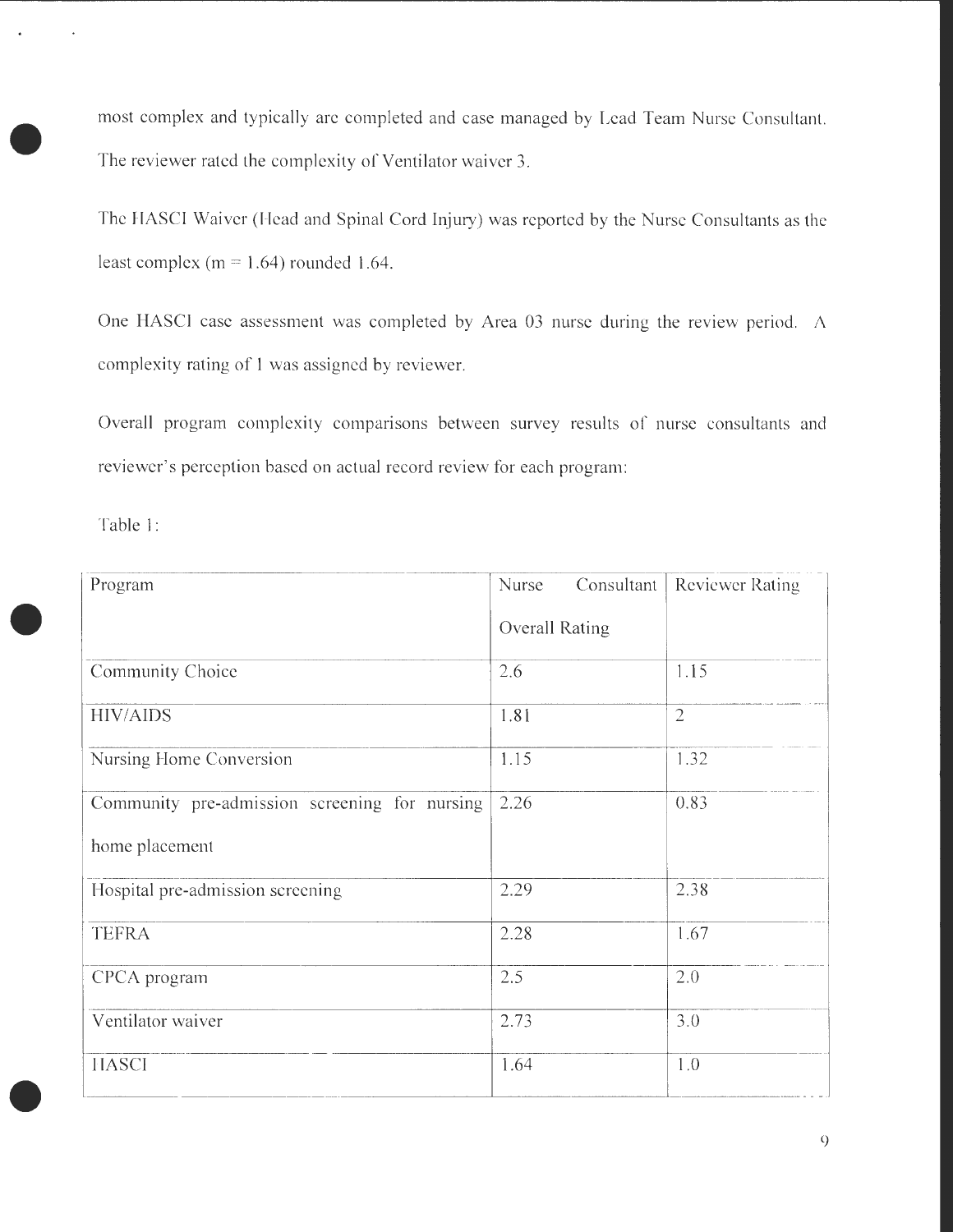The nurse consultants reported that the Community Choice cases that required Central Office level of care determination were the most complex. Central Office involvement is required for Level of Care determination for applicants that have skilled medical needs but no functional deficit. Cases requiring special review are not the norm, as evidenced by the fact that there were none captured with the record review of Community Choice cases. The gap between the nurse consultant overall rating and that of the reviewer is the result of the number of cases available for review.

•

•

The frequency of the most complex cases captured in the record reviews indicated 2 occurrences of retroactive NHC, 1 Level II hospital pre-admission screening.

The number of referrals for the Area 03 office for Community Choice cases for the time period of May 2012 to December 2012 was 169. This total is for referrals, not actual enrollments. The • number of referrals for nursing home conversions in the Area 03 office was 318. The total number of pre-admission screenings for Medicaid sponsored nursing home placement (community and hospital-based participants) was 103. All total, Area 03 nurse consultants conducted 421 referrals for Medicaid nursing home placement. The most complex cases captured in record reviews included evaluations for nursing home placement.

Community pre-admission screenings that require a Level II State Authority determination are complex. This is evident in the rating assigned by nurse consultants in the survey. There were not any Level II cases captured in the review. Although complex, these cases are infrequent, which accounts for the gap.

Nurse consultants for all of the survey areas identified the most complex cases as those involving nursing home placements. Nursing home placement cases account for the majority of the nurse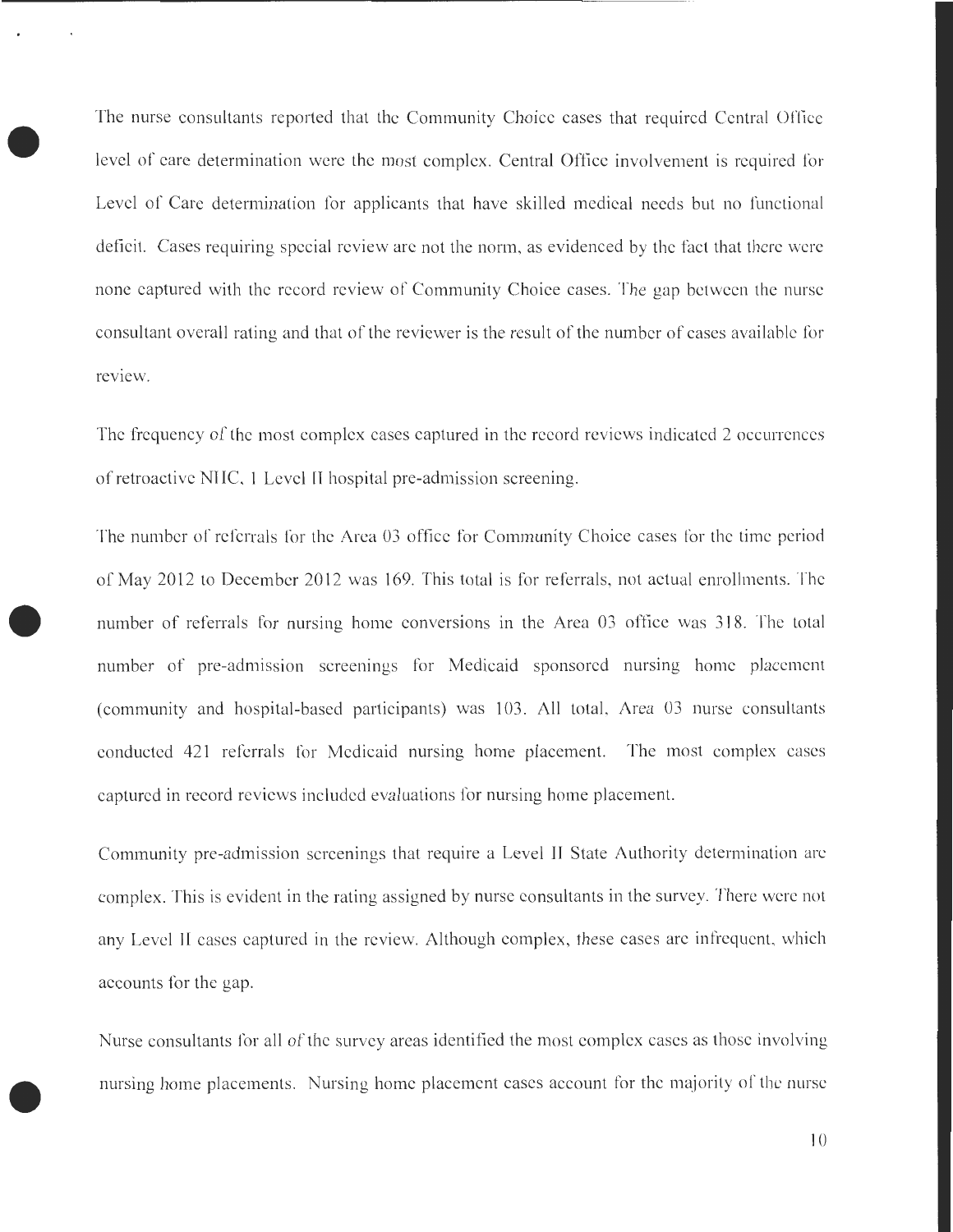consultant's case load, however, movement on the community choice waiting list is monitored closely in comparison to the number of participants awaiting nursing home placement. The waiting list consists of those customers choosing to remain at home instead of entering a nursing home, whereas those seeking nursing home placements do not have to wait for an assessment but are monitored monthly for awaiting placement. Each of these referrals required activity from the nurse consultant. The type of referral dictates where the nurse consultant activity occurs, which directly affects the availability of the nurse consultant to conduct assessments for the Community Choice Program. The home-based customer is the most cost-effective for the Medicaid long term care program. Competing customer interests exists.

## Process Improvement:

•

•

•

We need to manage the process, not the people – how can that happen?

Centralized Intake of referrals for Community Long Term Care began January 07, 2013. Referrals are received by facsimile, phone, or electronically through Central Office in Columbia, South Carolina. When a referral is received for the Community Choice waiver, a phone assessment is completed by the nurse consultant to determine if the applicant has the required functional deficits to meet intake criteria for placement on the community choice waiting list. Prior to January 7, 2013 , each area office was responsible for coverage of Intake by a nurse consultant. Some offices assigned Intake to the nurse consultants on a rotating basis, while other offices had one nurse assigned as the Intake nurse. By channeling all referrals through a central location, area office nurse consultants are no longer involved with the Intake process at the point of entry. Centralized Intake should eliminate one part of the process requiring nurse consultant participation to increase Community Choice enrollment.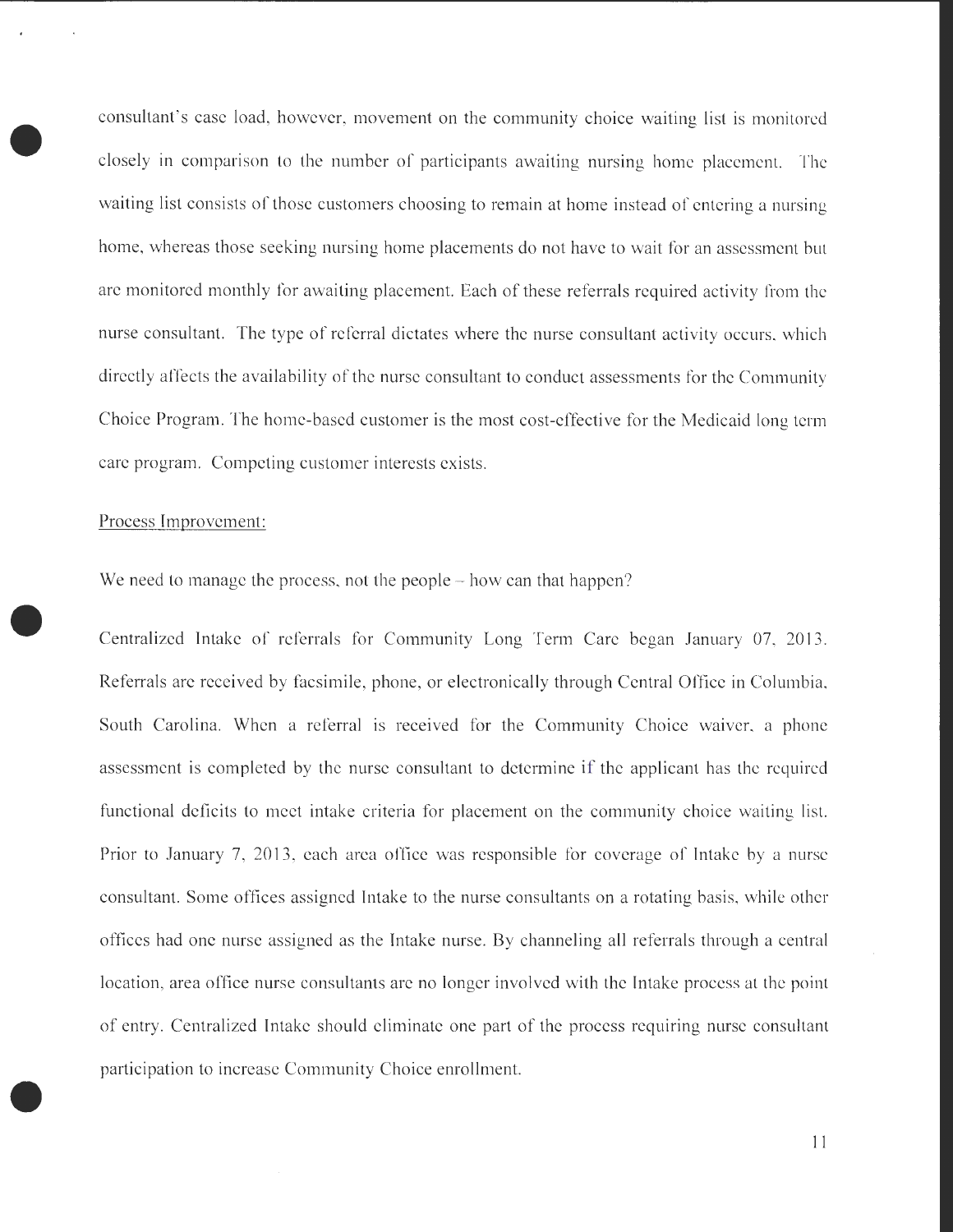Accountability for input and output of referrals and enrollment for Community home-based waivered services involves coordination between Medicaid Eligibility and Community Long Term Care. Coordination has improved with the current Community Choice waiting list which prioritizes cases based on medical and financial eligibility. Currently the Intake Nurse generates a Client Status Document for the County Medicaid Eligibility worker to validate the applicant's Medicaid status. The form must be generated in the Phoenix system, printed and mailed to Medicaid Eligibility. Once the form is received by Medicaid Eligibility, the Medicaid worker returns the form once the determination has been made. Exchange of this information electronically between intake staff and Eligibility workers would eliminate the need for mailouts, which are time consuming and costly.

•

•

With Medicaid eligibility being a requirement to participate in the home-based waivered service programs, forwarding the Client Status Document on cases that are determined medically ineligible by the Intake Nurse Specialist phone assessment would allow closure of those cases that are not Medicaid eligible. This process will reduce time spent by nurse consultants making home visits on potentially medically ineligible cases and further tracking of the case for approval of Medicaid eligibility. This reduces travel cost and reduces activity by nurse consultant that is non-productive.

Based on the number of referrals received in the Greenwood Area 03 office, referrals for nursing home placement far exceed Community Choice referrals. For initial referrals for communitybased participants seeking placement in a Medicaid-sponsored nursing home with no bed available, changing the referral -process to include these referrals as Community Choice referrals pending placement would allow participants to receive services while awaiting an available bed. This process would expedite filling available slots, while eliminating the need to monitor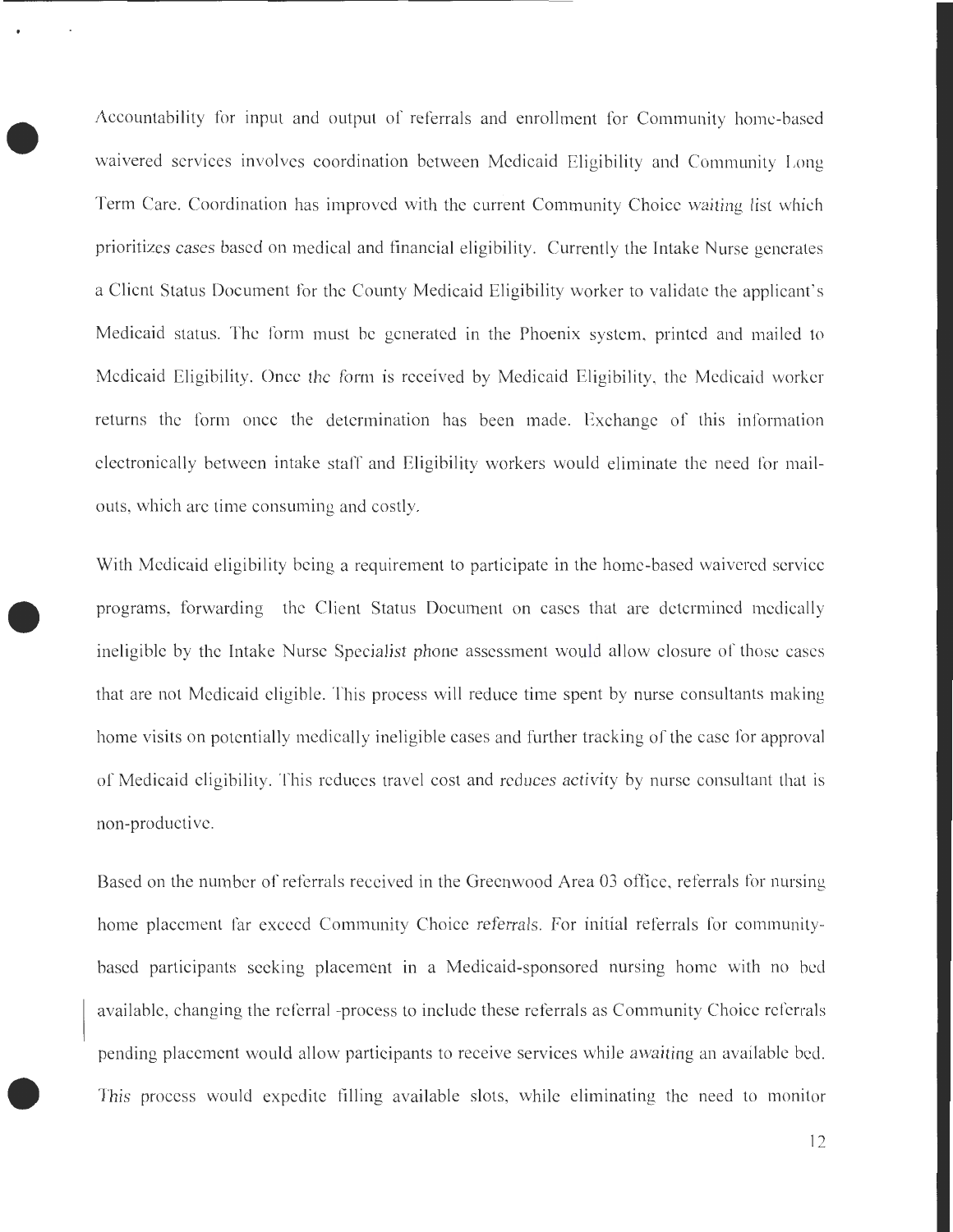• community cases awaiting nursing home placement. Nurse consultant activity would be more productive in the area that is most cost-effective.

Current monthly reports are forwarded to each Area Office Administrator for review. The reports include the number of assessments completed by each nurse consultant for each CLTC program, the number of cases enrolled in the Community Choice waiver and the number of nursing home applications. Development of a check sheet to capture data from the monthly report as to the number of Community Choice cases enrolled and the number of nursing home placement cases closed as certified and closed with Medicaid bed not available would provide data to indicate whether combining the two applications would increase the number of Community Choice enrollments and decrease the number of awaiting placement applicants. The data should show narrowing of the gap of nurse consultant productivity specific to the Community Choice waiver.

In evaluating the complexity of the Community Long Term Care programs, nurse consultants provided valuable information for consideration when setting productivity expectations. This information provides insight as to why there is a gap in the number of visits a nurse consultant can complete verses the loosely set standard of two assessments per day. Identifying the complex nature of each program requiring nurse consultant activity gives weight to measure productivity and presents a realistic viewpoint of where time is spent. Data collected supports the variables in nurse consultant assignments based on complexity. The number of cases reviewed in scoring the complexity of each program provided insight to the competition for nurse consultant activity between Community Choice assessments and nursing home placement screenings. This does account for the gap of the nurse consultants completing two Community Choice assessments per day.

•